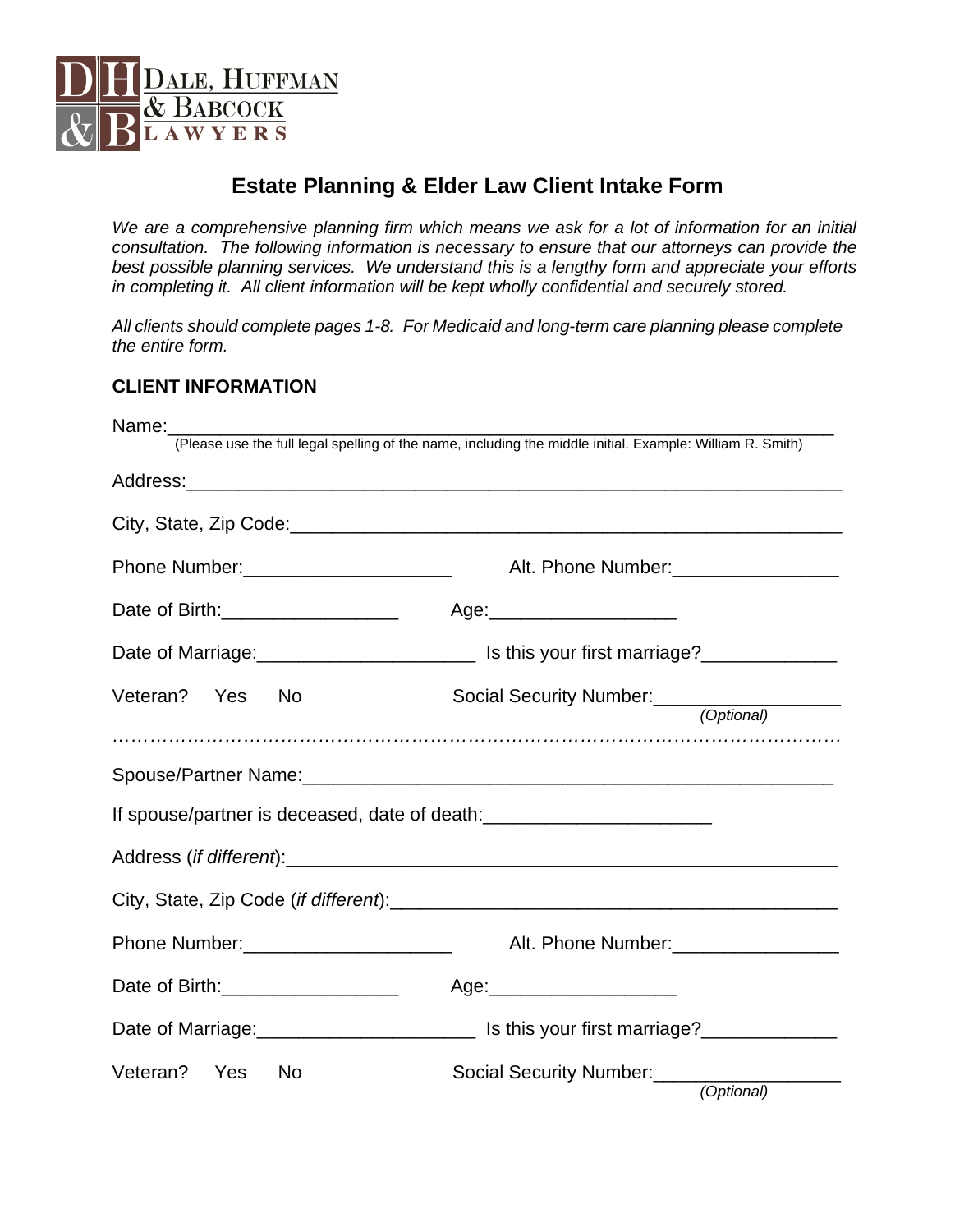| Relation to client(s): Notified by Relation to client(s):                                                                                                                                                                     |             |                                                                                                           |
|-------------------------------------------------------------------------------------------------------------------------------------------------------------------------------------------------------------------------------|-------------|-----------------------------------------------------------------------------------------------------------|
|                                                                                                                                                                                                                               |             |                                                                                                           |
|                                                                                                                                                                                                                               |             |                                                                                                           |
|                                                                                                                                                                                                                               |             |                                                                                                           |
|                                                                                                                                                                                                                               |             | ,我们也不会有什么。""我们的人,我们也不会有什么?""我们的人,我们也不会有什么?""我们的人,我们也不会有什么?""我们的人,我们也不会有什么?""我们的人                          |
| <b>FAMILY INFORMATION</b>                                                                                                                                                                                                     |             |                                                                                                           |
| Child name 1: The contract of the contract of the contract of the contract of the contract of the contract of the contract of the contract of the contract of the contract of the contract of the contract of the contract of |             |                                                                                                           |
|                                                                                                                                                                                                                               |             | (Please use the full legal spelling of the name, including the middle initial. Example: William R. Smith) |
|                                                                                                                                                                                                                               |             |                                                                                                           |
| Child of: Husband Wife Both                                                                                                                                                                                                   |             |                                                                                                           |
|                                                                                                                                                                                                                               |             |                                                                                                           |
|                                                                                                                                                                                                                               |             |                                                                                                           |
| Child of: Husband Wife                                                                                                                                                                                                        | <b>Both</b> |                                                                                                           |
|                                                                                                                                                                                                                               |             |                                                                                                           |
|                                                                                                                                                                                                                               |             | Child name 3:                                                                                             |
|                                                                                                                                                                                                                               |             |                                                                                                           |
| Child of: Husband Wife                                                                                                                                                                                                        | <b>Both</b> |                                                                                                           |
|                                                                                                                                                                                                                               |             |                                                                                                           |
|                                                                                                                                                                                                                               |             | Age:______________                                                                                        |
| Child of: Husband Wife                                                                                                                                                                                                        | <b>Both</b> |                                                                                                           |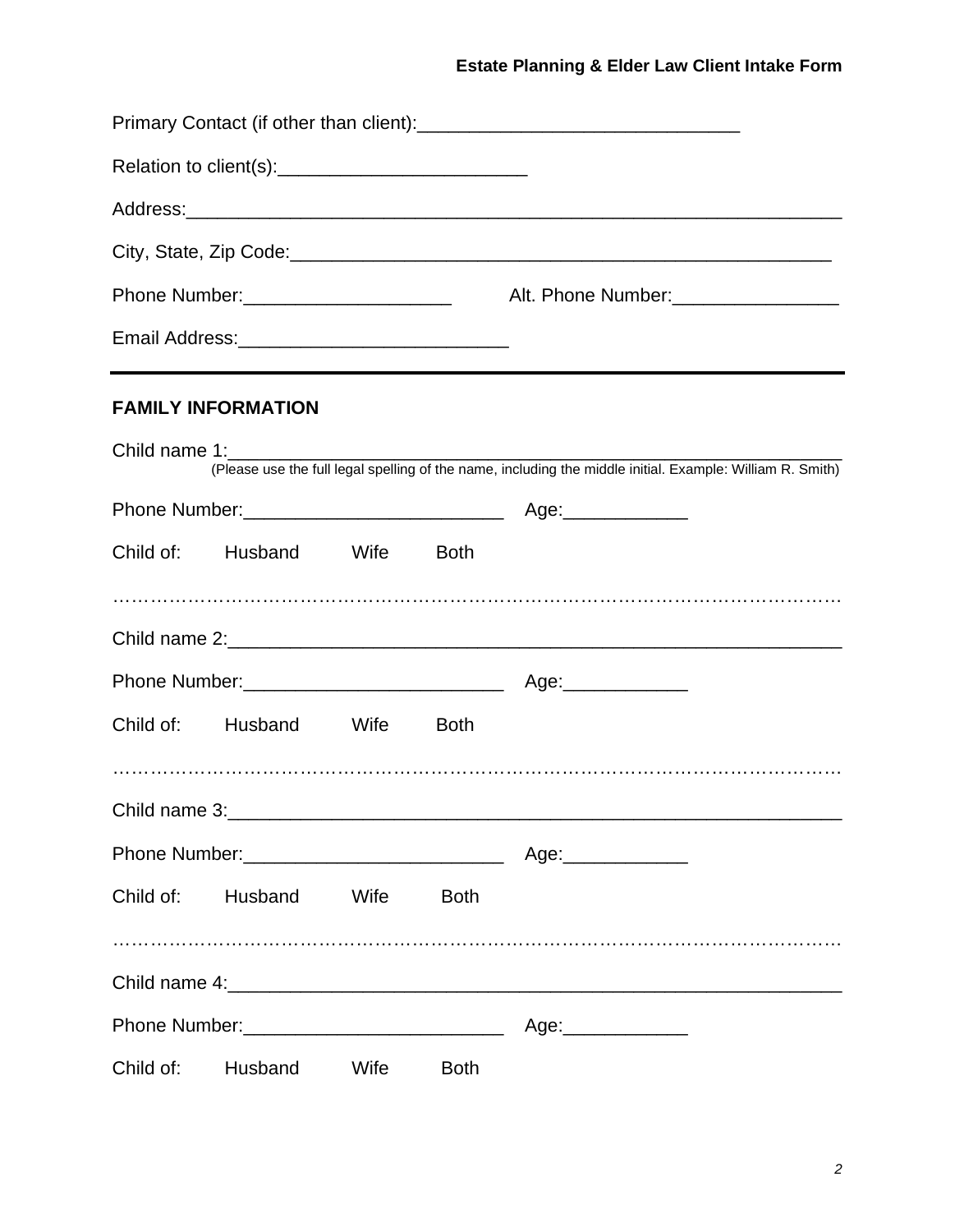## Estate Planning & Elder Law Client Intake Form

|                                        |                                        |                                       | Age:______________                                                                                                                                                                |
|----------------------------------------|----------------------------------------|---------------------------------------|-----------------------------------------------------------------------------------------------------------------------------------------------------------------------------------|
|                                        | Child of: Husband Wife                 | <b>Both</b>                           |                                                                                                                                                                                   |
|                                        |                                        |                                       | Please indicate if any child has passed, including if the deceased has any descendants:                                                                                           |
|                                        |                                        |                                       | Do you currently or have you recently provided any children with major financial support<br>or large gifts that is considered to be an advancement, or part of their inheritance? |
|                                        |                                        |                                       | If more space is needed, please use the notes area at the end of the page                                                                                                         |
|                                        | <b>ADVISOR INFORMATION</b>             |                                       |                                                                                                                                                                                   |
| <b>Financial Advisor</b>               |                                        |                                       |                                                                                                                                                                                   |
|                                        |                                        |                                       | Firm Name: 2008 2010 2021 2022 2023 2024 2022 2022 2023 2024 2022 2023 2024 2022 2023 2024 2025 2026 2027 2028                                                                    |
|                                        | Phone Number: ________________________ |                                       | Email Address:________________________                                                                                                                                            |
| Accountant                             |                                        |                                       |                                                                                                                                                                                   |
| Name:                                  |                                        |                                       | Firm Name:                                                                                                                                                                        |
| Phone Number: ________________________ |                                        | Email Address:_______________________ |                                                                                                                                                                                   |
|                                        |                                        |                                       |                                                                                                                                                                                   |
|                                        |                                        |                                       |                                                                                                                                                                                   |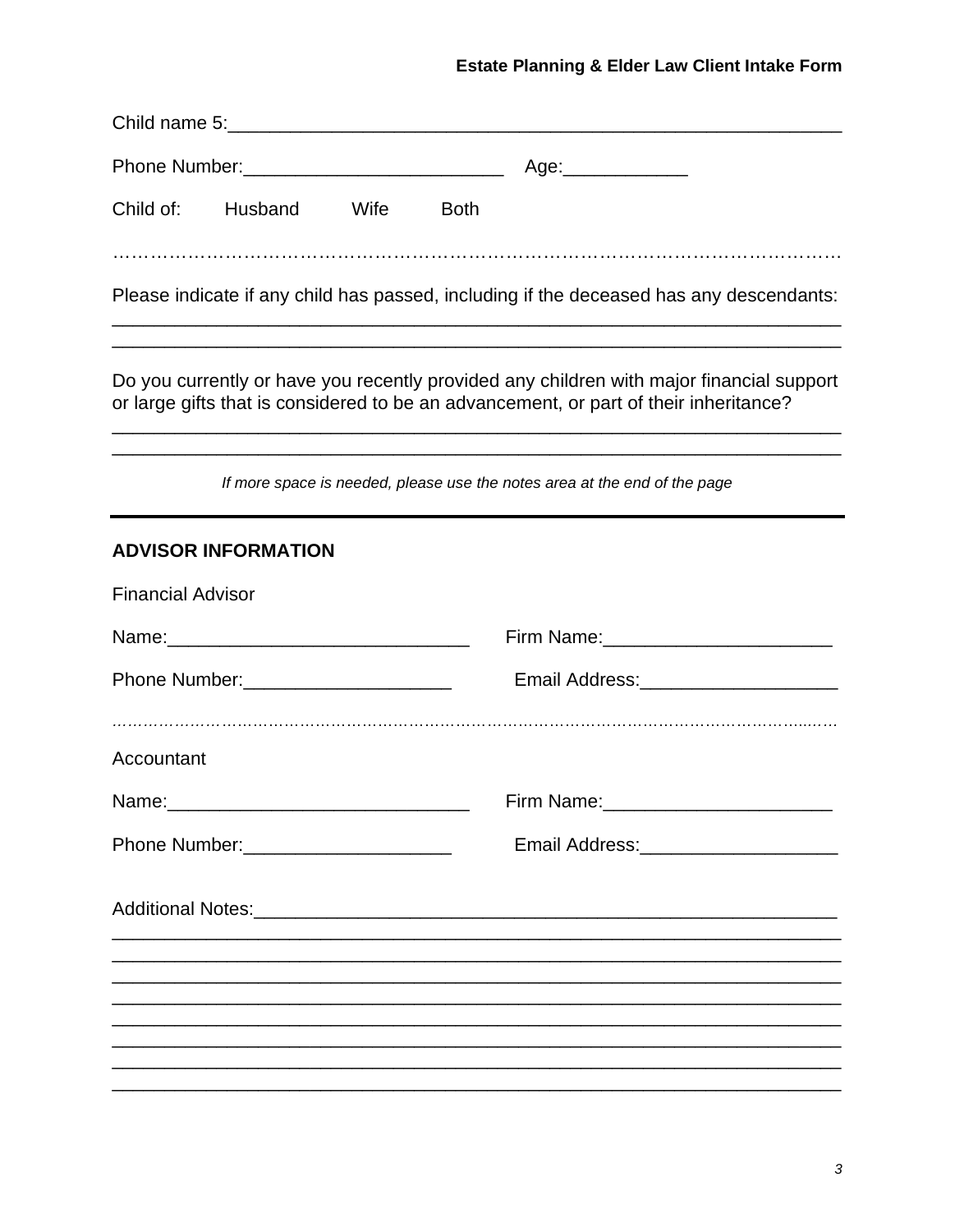## **ESTATE PLANNING**

To determine your estate planning needs, please indicate the following:

| Do you currently have a<br>will?<br>$\Box$ Yes                                                                    | $\Box$ No                                                                 | Does your spouse/partner<br>currently have a will?<br>$\Box$ Yes | $\Box$ No                          | Are there any trusts<br>created by either spouse<br>in existence?<br>$\Box$ Yes | $\Box$ No |
|-------------------------------------------------------------------------------------------------------------------|---------------------------------------------------------------------------|------------------------------------------------------------------|------------------------------------|---------------------------------------------------------------------------------|-----------|
| living in a nursing home?                                                                                         | Is either spouse currently disabled or                                    |                                                                  |                                    | Do any of your children have special<br>education, medical or physical needs?   |           |
| $\Box$ Yes                                                                                                        | $\Box$ No                                                                 |                                                                  | $\Box$ Yes                         | $\Box$ No                                                                       |           |
| Does either spouse have a divorce<br>decree/pre-nuptial or post-nuptial<br>agreement which may affect estate      |                                                                           |                                                                  | benefits?                          | Is either spouse receiving Social Security                                      |           |
| planning?                                                                                                         |                                                                           |                                                                  | $\Box$ Yes                         | $\Box$ No                                                                       |           |
| $\Box$ Yes                                                                                                        | $\Box$ No                                                                 |                                                                  |                                    | Do you have long-term care insurance?                                           |           |
|                                                                                                                   | If yes, which? $\qquad \qquad$                                            |                                                                  | $\Box$ Yes                         | $\Box$ No                                                                       |           |
| Do any of your children, grandchildren or<br>any other beneficiaries receive<br>governmental support or benefits? |                                                                           |                                                                  | Do you have out-of-state property? |                                                                                 |           |
|                                                                                                                   |                                                                           |                                                                  | $\Box$ Yes                         | $\Box$ No                                                                       |           |
| $\Box$ Yes                                                                                                        | $\Box$ No                                                                 |                                                                  | Do you own a business?             |                                                                                 |           |
|                                                                                                                   | Does either spouse possess a General<br>Power of Attorney for anyone?     |                                                                  | $\square$ Yes                      | $\Box$ No                                                                       |           |
| $\Box$ Yes                                                                                                        | <b>D</b> No                                                               |                                                                  |                                    |                                                                                 |           |
| Tax Return (Form 709)?                                                                                            | Has either spouse ever filed a Federal Gift                               |                                                                  |                                    |                                                                                 |           |
| $\Box$ Yes                                                                                                        | $\Box$ No                                                                 |                                                                  |                                    |                                                                                 |           |
|                                                                                                                   | Does either spouse expect to receive an<br>inheritance or other windfall? |                                                                  |                                    |                                                                                 |           |
| $\Box$ Yes                                                                                                        | $\Box$ No                                                                 |                                                                  |                                    |                                                                                 |           |

\_\_\_\_\_\_\_\_\_\_\_\_\_\_\_\_\_\_\_\_\_\_\_\_\_\_\_\_\_\_\_\_\_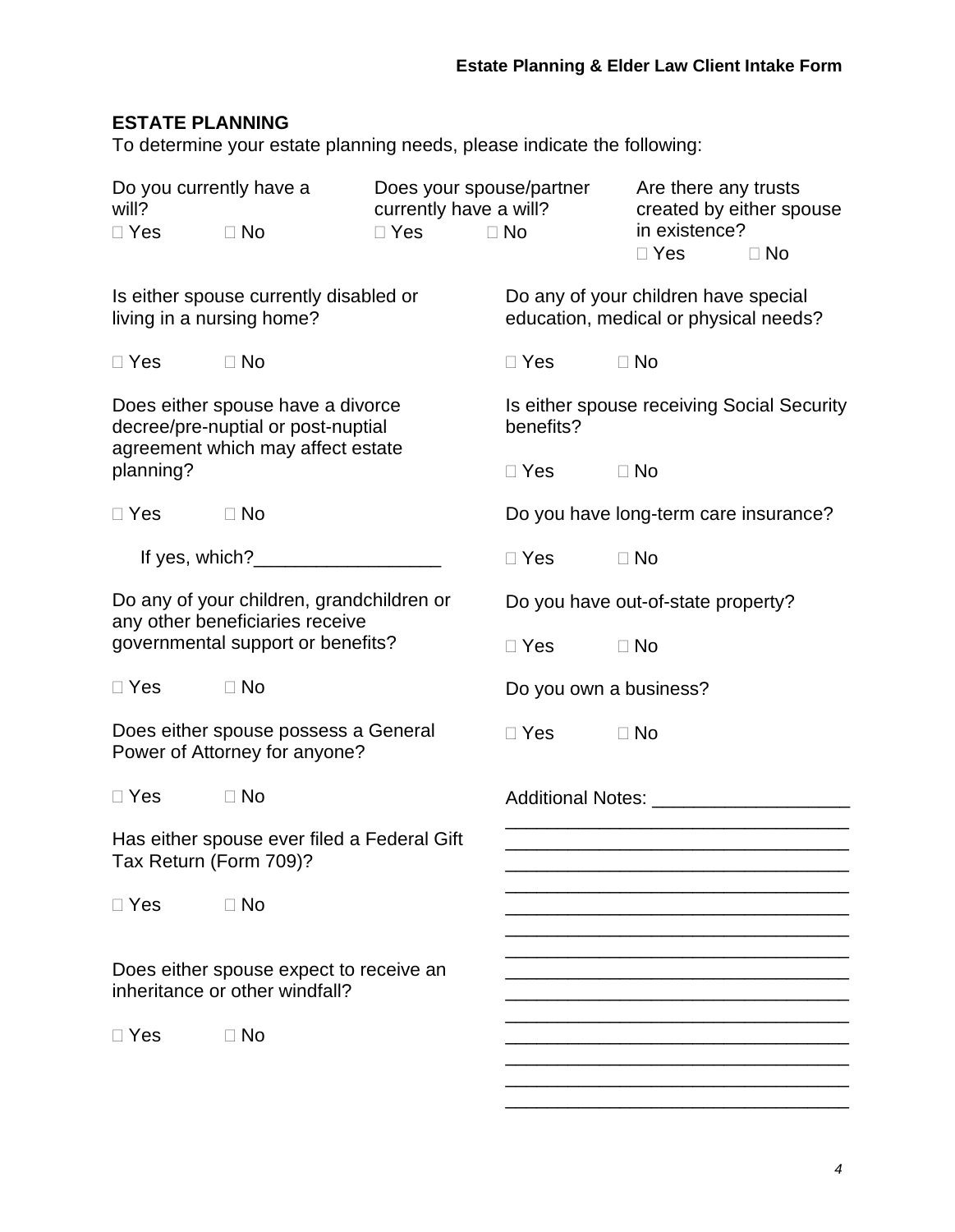### **FINANCIAL INFORMATION**

**Bank Accounts** – checking, savings, certificate of deposit, money market accounts.

Please provide a description, current value, and ownership.

| <b>Description</b> | <b>Current Value</b> | Ownership             |
|--------------------|----------------------|-----------------------|
|                    |                      | Husband<br>$\Box$     |
|                    |                      | Wife                  |
|                    |                      | Joint                 |
|                    |                      | Husband<br>П          |
|                    |                      | Wife                  |
|                    |                      | Joint                 |
|                    |                      | Husband<br>П          |
|                    |                      | Wife                  |
|                    |                      | Joint                 |
|                    |                      | Husband<br>П          |
|                    |                      | Wife                  |
|                    |                      | Joint<br>$\mathbf{I}$ |
|                    |                      | Husband<br>П          |
|                    |                      | Wife                  |
|                    |                      | Joint                 |

Total Value:\_\_\_\_\_\_\_\_\_\_\_\_\_\_\_\_\_\_\_\_\_\_\_\_

………………………………………………………………………………………………………

**Retirement Plans & Accounts** – pension, profit sharing, retirement annuities, 401(k), 403B, H.R., IRA. Please note if any accounts are "Roth" type accounts.

Please provide a description, current value, and ownership.

| <b>Description</b> | <b>Current Value</b> | Ownership         |
|--------------------|----------------------|-------------------|
|                    |                      | Husband<br>$\Box$ |
|                    |                      | Wife              |
|                    |                      | Joint             |
|                    |                      | Husband           |
|                    |                      | Wife              |
|                    |                      | Joint             |
|                    |                      | Husband           |
|                    |                      | Wife              |
|                    |                      | Joint             |
|                    |                      | Husband           |
|                    |                      | Wife              |
|                    |                      | Joint             |
|                    |                      | Husband           |
|                    |                      | Wife              |
|                    |                      | Joint             |

Total Value:\_\_\_\_\_\_\_\_\_\_\_\_\_\_\_\_\_\_\_\_\_\_\_\_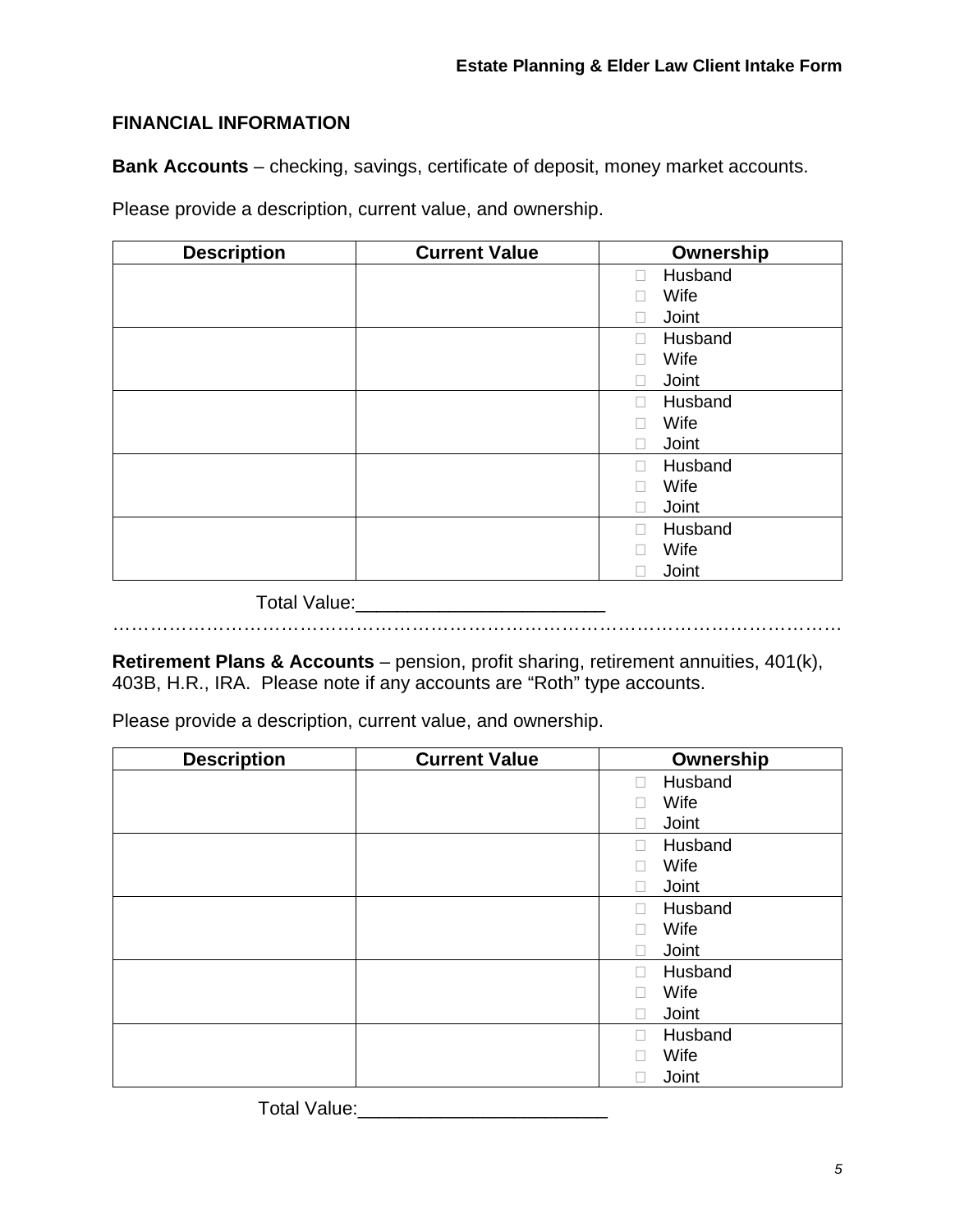## **Stocks, Bonds, Mutual Funds, Investment Accounts**

Please provide a description, current value, and ownership.

| <b>Description</b> | <b>Current Value</b> | Ownership                |
|--------------------|----------------------|--------------------------|
|                    |                      | Husband<br>П             |
|                    |                      | Wife                     |
|                    |                      | Joint                    |
|                    |                      | Husband<br>$\mathcal{L}$ |
|                    |                      | Wife                     |
|                    |                      | Joint                    |
|                    |                      | Husband<br>$\mathcal{L}$ |
|                    |                      | Wife                     |
|                    |                      | Joint                    |
|                    |                      | Husband<br>$\mathcal{L}$ |
|                    |                      | Wife                     |
|                    |                      | Joint                    |
|                    |                      | Husband                  |
|                    |                      | Wife                     |
|                    |                      | Joint                    |

Total Value:\_\_\_\_\_\_\_\_\_\_\_\_\_\_\_\_\_\_\_\_\_\_\_\_

## ………………………………………………………………………………………………………

#### **Real Estate**

Please provide an address, estimated fair market value, and copies of deeds if readily available.

| <b>Physical Address</b> | <b>Est. Fair Market Value</b> |
|-------------------------|-------------------------------|
|                         |                               |
|                         |                               |
|                         |                               |
|                         |                               |
|                         |                               |
|                         |                               |
|                         |                               |
|                         |                               |
|                         |                               |
|                         |                               |
|                         |                               |
|                         |                               |
|                         |                               |
|                         |                               |

Total Value:\_\_\_\_\_\_\_\_\_\_\_\_\_\_\_\_\_\_\_\_\_\_\_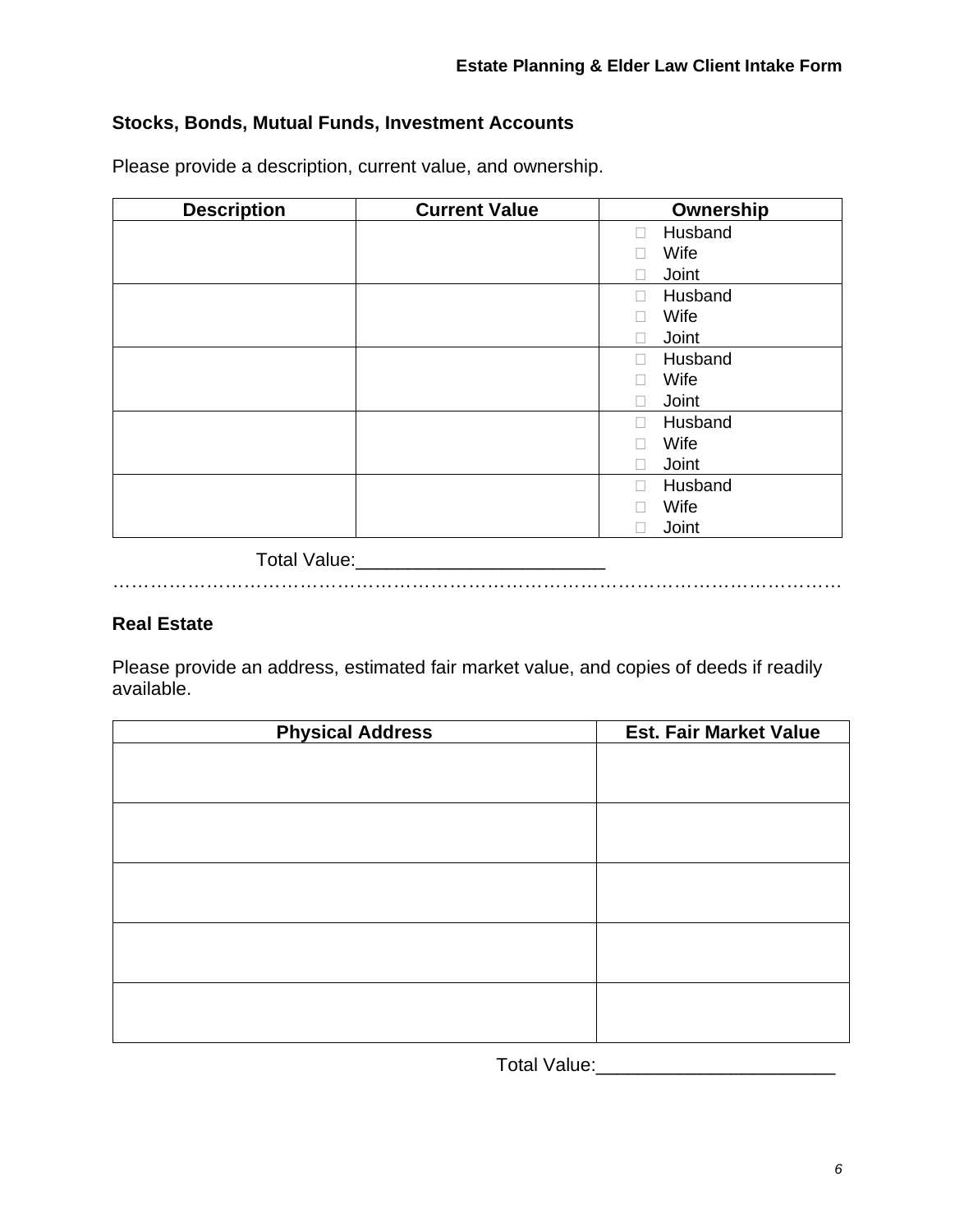#### **Motor Vehicles & Watercraft**

Please provide a description for each vehicle, boat, recreational vehicle, etc., estimated current value, and ownership.

| <b>Description</b> | <b>Est. Current Value</b> | Ownership                         |
|--------------------|---------------------------|-----------------------------------|
|                    |                           | Husband<br>П                      |
|                    |                           | Wife<br>$\overline{\phantom{a}}$  |
|                    |                           | Joint<br>$\overline{\phantom{a}}$ |
|                    |                           | Husband<br>П                      |
|                    |                           | Wife                              |
|                    |                           | Joint<br>П                        |
|                    |                           | Husband<br>П                      |
|                    |                           | Wife                              |
|                    |                           | Joint<br>n l                      |
|                    |                           | Husband<br>П                      |
|                    |                           | Wife<br>$\overline{\phantom{a}}$  |
|                    |                           | Joint<br>П                        |
|                    |                           | Husband<br>П                      |
|                    |                           | Wife                              |
|                    |                           | Joint                             |
|                    |                           |                                   |

Total Value:\_\_\_\_\_\_\_\_\_\_\_\_\_\_\_\_\_\_\_\_\_\_\_\_

………………………………………………………………………………………………………

**Business Interests** – includes all interests in any general and limited partnerships, sole proprietorships, privately owned corporations, professional corporations, S-Corporations, LLCs, LLPs, oil interests, farm, and ranch interests.

Please provide a description, estimated fair market value, and ownership.

| <b>Description</b> | <b>Est. Fair Market Value</b> | Ownership |
|--------------------|-------------------------------|-----------|
|                    |                               | Husband   |
|                    |                               | Wife      |
|                    |                               | Joint     |
|                    |                               | Husband   |
|                    |                               | Wife      |
|                    |                               | Joint     |
|                    |                               | Husband   |
|                    |                               | Wife      |
|                    |                               | Joint     |
|                    |                               | Husband   |
|                    |                               | Wife      |
|                    |                               | Joint     |

Total Value:\_\_\_\_\_\_\_\_\_\_\_\_\_\_\_\_\_\_\_\_\_\_\_\_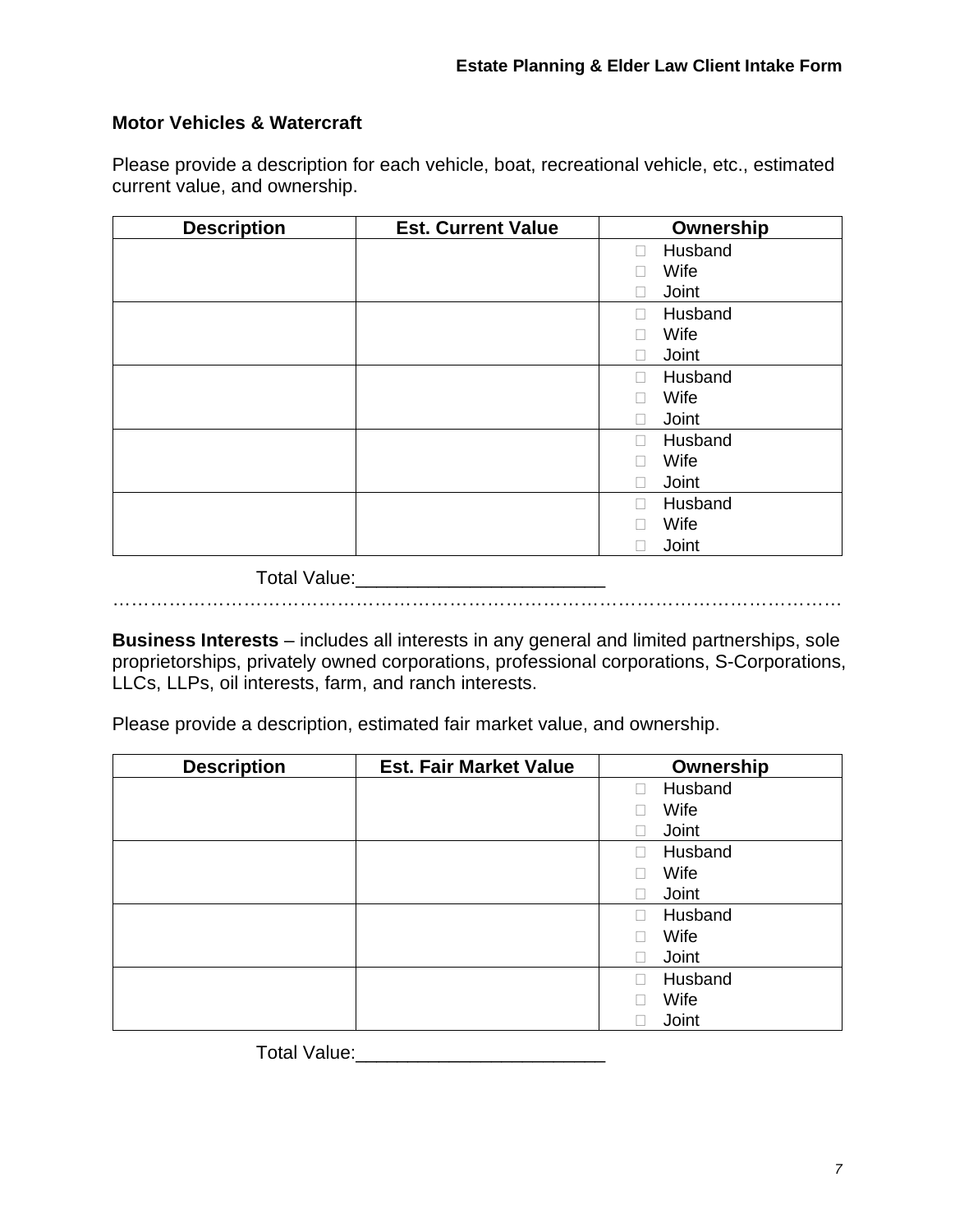## **Life Insurance**

Please include the company, owner (if different from insured), insured names, death proceeds, beneficiary(ies), and current cash surrender values.

| 2. |                             |
|----|-----------------------------|
| 3  |                             |
| .  | Total Cash Surrender Value: |

## **Annuities**

Please include the company, owner(s), beneficiary(ies), current cash surrender values.

| 1. |  |
|----|--|
| 2. |  |
| 3. |  |
|    |  |

Total Cash Surrender Value: **………………………………………………………………………………………………………** 

## **Debts Owed to You**

Please provide the names of debtors, current balances, dates of debt, due dates, and indicate the ownership.

| <b>Description</b> | Ownership |         |
|--------------------|-----------|---------|
|                    |           | Husband |
|                    |           | Wife    |
|                    |           | Joint   |
|                    |           | Husband |
|                    |           | Wife    |
|                    |           | Joint   |

Total Value: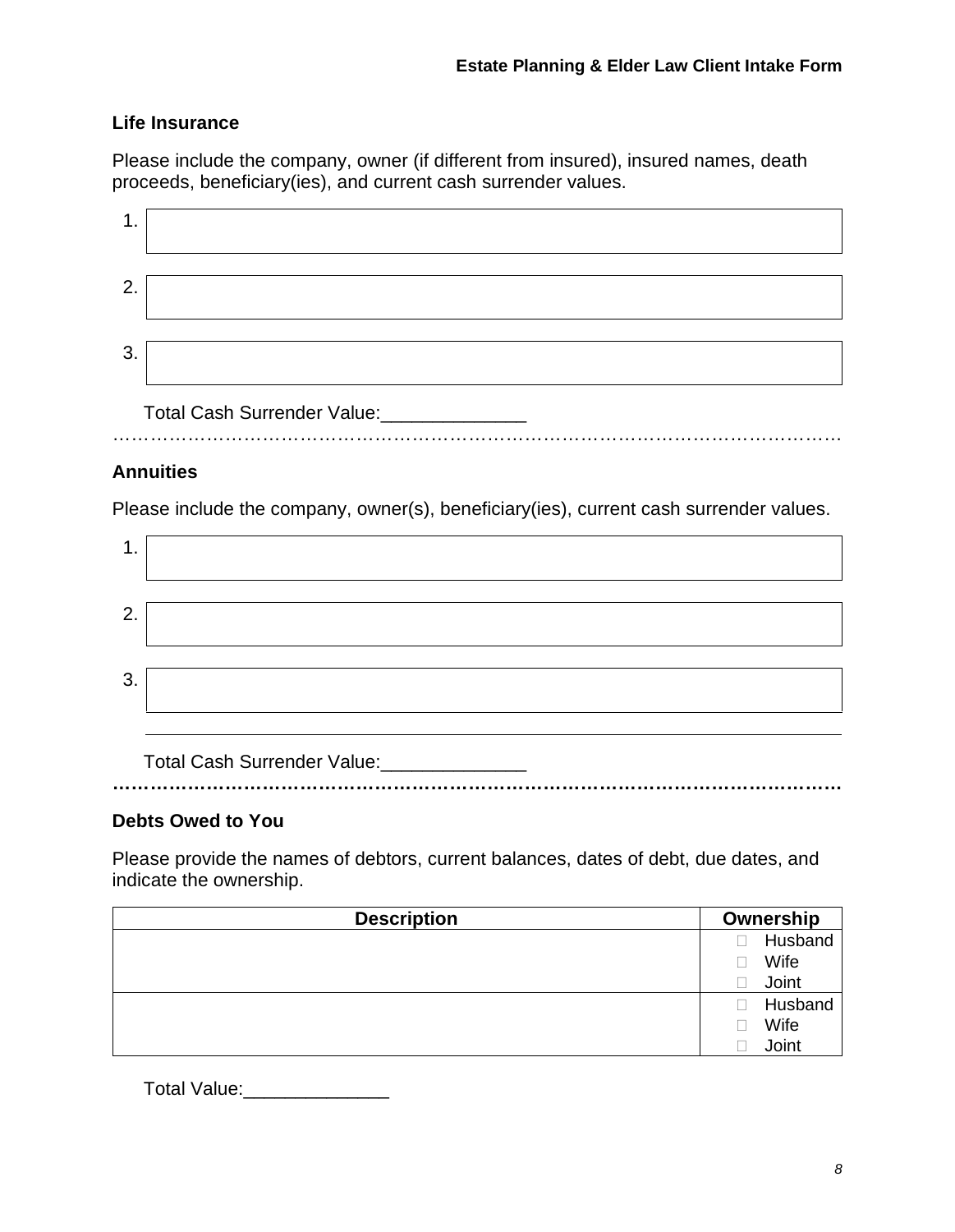#### **ELDER LAW**

*Please complete this section only if seeking long-term care planning, asset protection or Medicaid planning.* 

To determine your elder law needs, please complete the following:

- 1. Describe the physical/mental problems of the potential Medicaid recipient:
- 2. Is either client currently in assisted living, a nursing home or a rehabilitation center?
	- $\Box$  Yes  $\Box$  No

If yes, please provide the name of the facility, date of admission and indicate if the admission was from home, a hospital or other facility.

- 3. Has anyone lived with either client or has either client lived with anyone else during the last two (2) years? If so, please explain the circumstances:
- 4. Is either client receiving SSI, disability, or other governmental benefits?

 $\Box$  Yes  $\Box$  No

- 5. Have prepaid funeral arrangements been made for either client?
	- $\Box$  Yes  $\Box$  No
- 6. Has the potential Medicaid recipient and/or his or her spouse made any gifts within the last five (5) years that was a total dollar value of over \$1,200 per calendar year? *Excluded are gifts made between spouses or to churches & charitable organizations.*
	- $\Box$  Transfer/gift of real estate
	- $\Box$  Transfer/gift of a vehicle
	- □ Cash or check birthday/holiday gifts
	- $\Box$  Made payments on behalf of someone else to a creditor
	- □ Made a transfer/gift from a trust